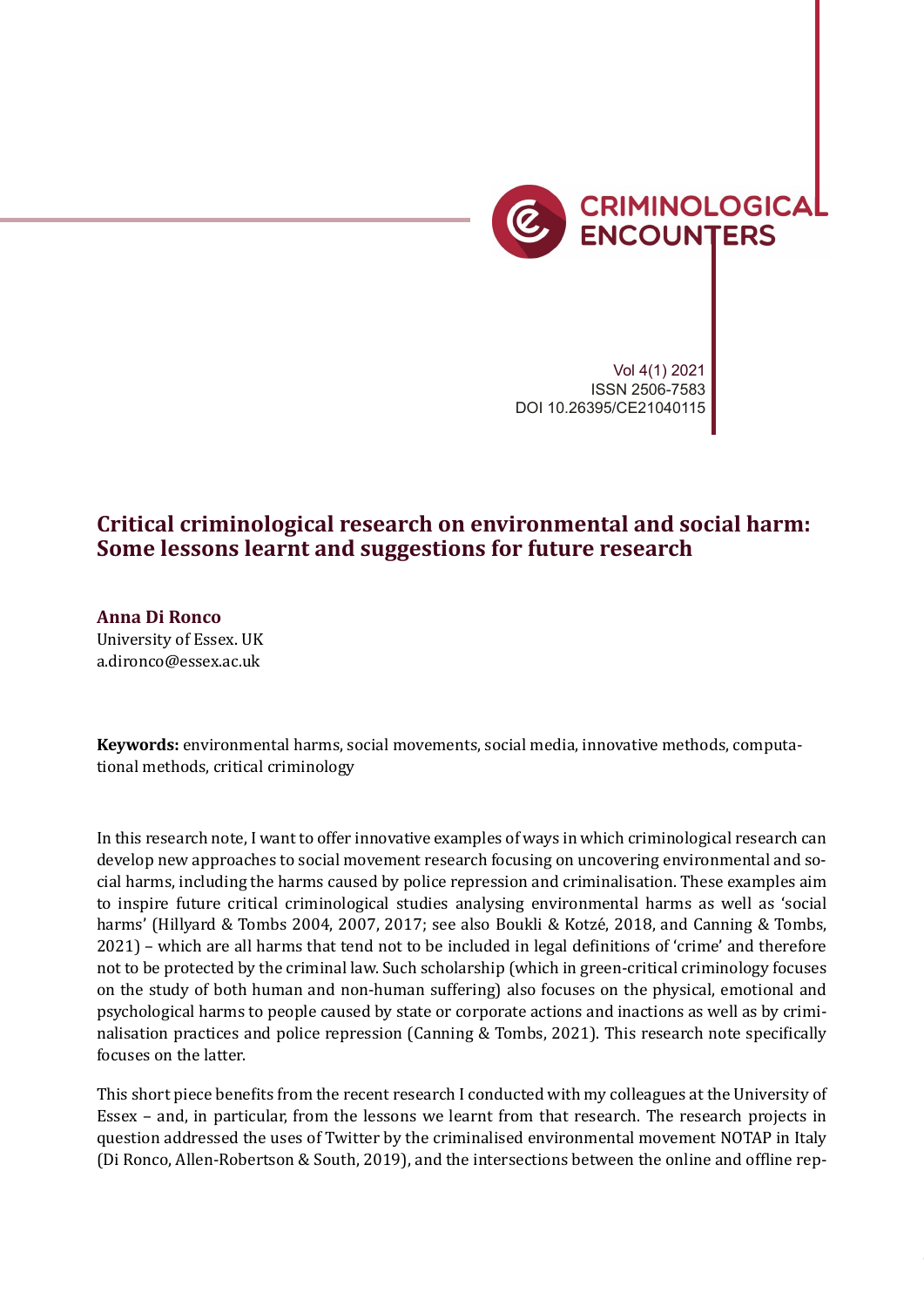resentations of the activists' protests (Di Ronco & Allen-Robertson, 2020). As I will explain in more detail in the main sections of this piece, when studying activists' technosocial (Castells, 2012) practice, innovative computational tools – such as the ones we used in our studies – can facilitate the collection and sorting of important social media material related to activists' online practice, which can go a long way towards uncovering unrecognised sources of harm and suffering that are often obscured by mainstream media. As our research demonstrates, however, to be able to capture activists' lived experiences of policing and criminalisation in a comprehensive way, social media research should not be conducted on its own: it should always be combined with on-the-ground qualitative ethnographic research. To assist with this aim, critical criminologists can also rely on a recent and quite innovative repertoire of sensory and participative (itinerant) methodologies, which I address in the final part of this note.

Let me turn now to our research on the uses of Twitter by the criminalised environmental movement NOTAP. Our interest in the topic dates back to 2017, the year when I first joined Twitter: it was generated by me stumbling – quite by chance – into #NOTAP tweets. These tweets sparked my criminological imagination: their embedded visual material depicted militarised construction sites in rural settings (see Figure 1), heavy police presence with officers in riot gear making these sites inaccessible to protesters, and police violence and brutality against the protesters.



**Figure 1 and 2:** *Images of militarised construction sites in San Foca (Melendugno). Credits: The Author.*

But who are the #NOTAP protesters, and what are they fighting against? They are activists opposing the building of the TAP pipeline, a mega-project funded by the European Investment Bank (EIB) that aims to bring natural gas from Azerbaijan to Europe through Georgia, Turkey, Greece and Italy – with the hope being in this way to reduce the EU's gas dependence on Russia.

Our interest in the activists' protests against this pipeline on Twitter led to our first study, which computationally collected #NOTAP tweets via our 'Listener' tool. This 'Listener' tool monitored Twitter's streaming API for relevant tweets and ran for 24 hours a day on a remote server for three consecutive months, collecting all #NOTAP tweets published or shared by Twitter users during that time. Through a virtual and visual ethnography of the textual and visual material embedded in the collected tweets,<sup>1</sup>

<sup>1</sup> This means that we collected and analysed not only the (quite limited) text of the Twitter posts but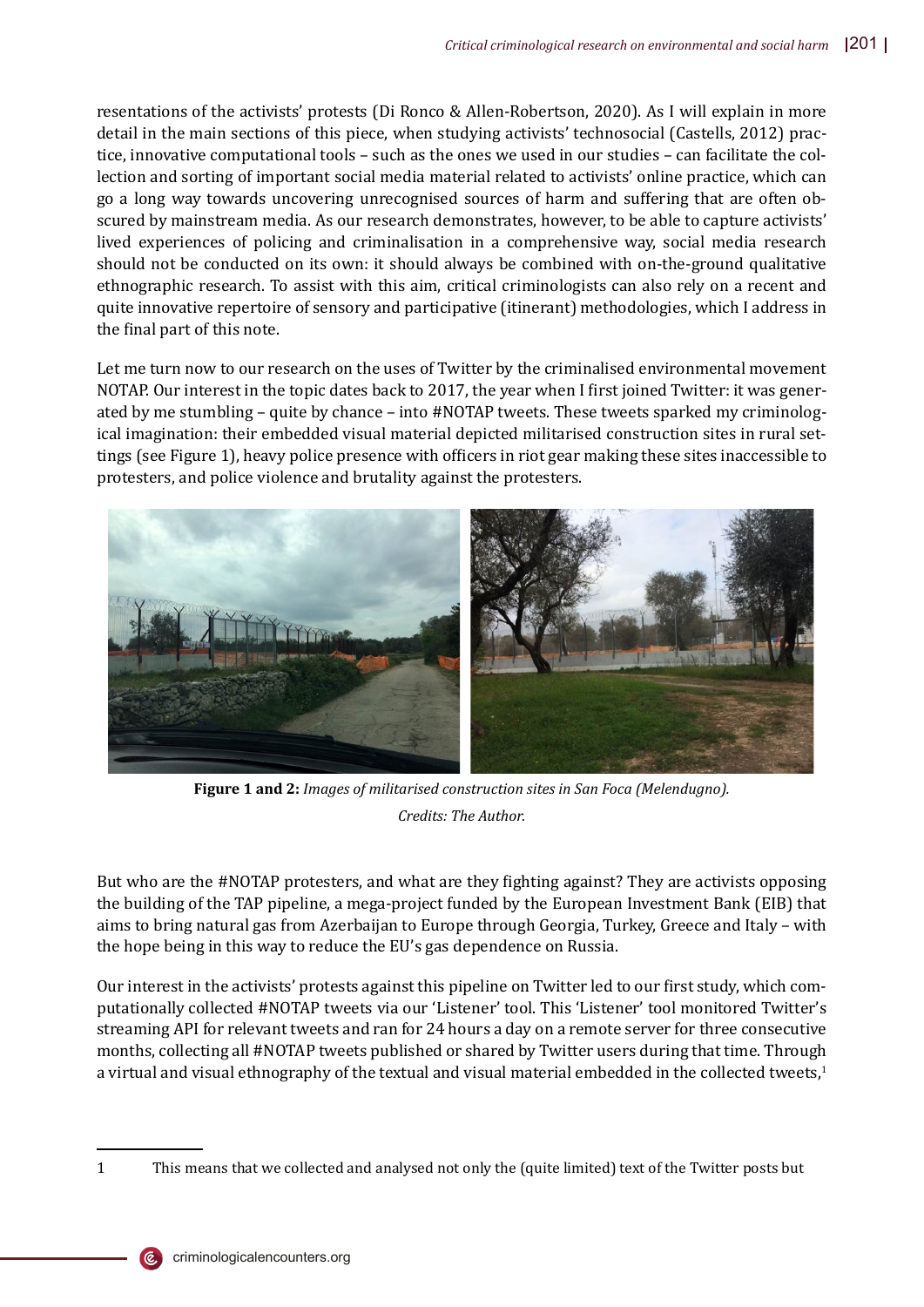we were able to identify the harms that the activists associated with the TAP pipeline, as well as the representations of their protesting as peaceful and of police repression as violent and excessive. This research therefore revealed the great potential of qualitative data analysis combined with computational methods for the collection of social media material for the critical criminological study of social media activism: this can go a long way towards uncovering unrecognised sources of harm and suffering that are often obscured by mainstream media.

We attempted to explore this further in our recent second study, which focused on the realities and representations of on-the-ground environmental resistance and the intersections of these with visual representations of protest on Twitter. In short, in addition to studying visual material from Twitter, which we computationally collected and categorised, we also interviewed activists and conducted onthe-ground ethnographic research around the pipeline's landing point. For the online part of the research, this time we decided to run our 'Listener' tool for a much longer time – nine consecutive months.

In this second study, we also qualitatively analysed the (online and offline) data we had collected, through content analysis. We found that, although online and offline representations of protest may at times coincide, there are also substantial differences in the ways that activists represent environmental protest offline and on Twitter. Our findings suggest that, for example, the online Twitter space is mostly used by activists to criticise the government's decision to allow the pipeline – in addition to conveying information on the protest and their organised events, of course. Much of the activists' work and experiences do not, however, end up on Twitter: the on-the-ground research, in particular, helped us to shed light on some of the strategies of resistance used by the activists, as well as on their lived experiences of repression and intimidation by the police, which did not emerge from our online studies.

From our on-the-ground research we gathered, for example, that the activists' experiences of repression and intimidation included not only police violence, arrests and humiliation during arrests, but also onerous fines (up to EUR 4,000), cautions, expulsion orders and place bans, as well as various charges of, for example, blocking traffic, the use of force against public officials, and trespass. In addition, many activists who we formally or informally interviewed spoke about the perceived close police surveillance they had to endure: they reported being wiretapped and closely monitored by the police in their social media accounts. They also felt constrained in their freedom of movement, as some of them had been banned from entering certain towns, cities or territories, or had systematically been stopped by the police in any part of Italy they went to. The activists also reported seeing undercover police around their homes at night, and feeling insecure and afraid for themselves and their families during the night.

Our on-the-ground research also illuminated some speci�ic activist practices that did not emerge from our online studies. A good example is the so-called 'information collection and dissemination strategy' of the NOTAP movement, which relied on the activists' use of mobile cameras and social media for the crowdsourced countersurveillance of law enforcement and the TAP company. In essence, pictures and videos of activists that captured police malpractice and corporate irregularities were shared with other activists on dedicated WhatsApp groups and then spread widely through (among others) Facebook, Instagram, Twitter and the movement's website. As we illustrated in our article, such a use of



also the visual and textual material that was included in those posts (e.g. pictures, videos, newspaper articles, Facebook posts, etc.).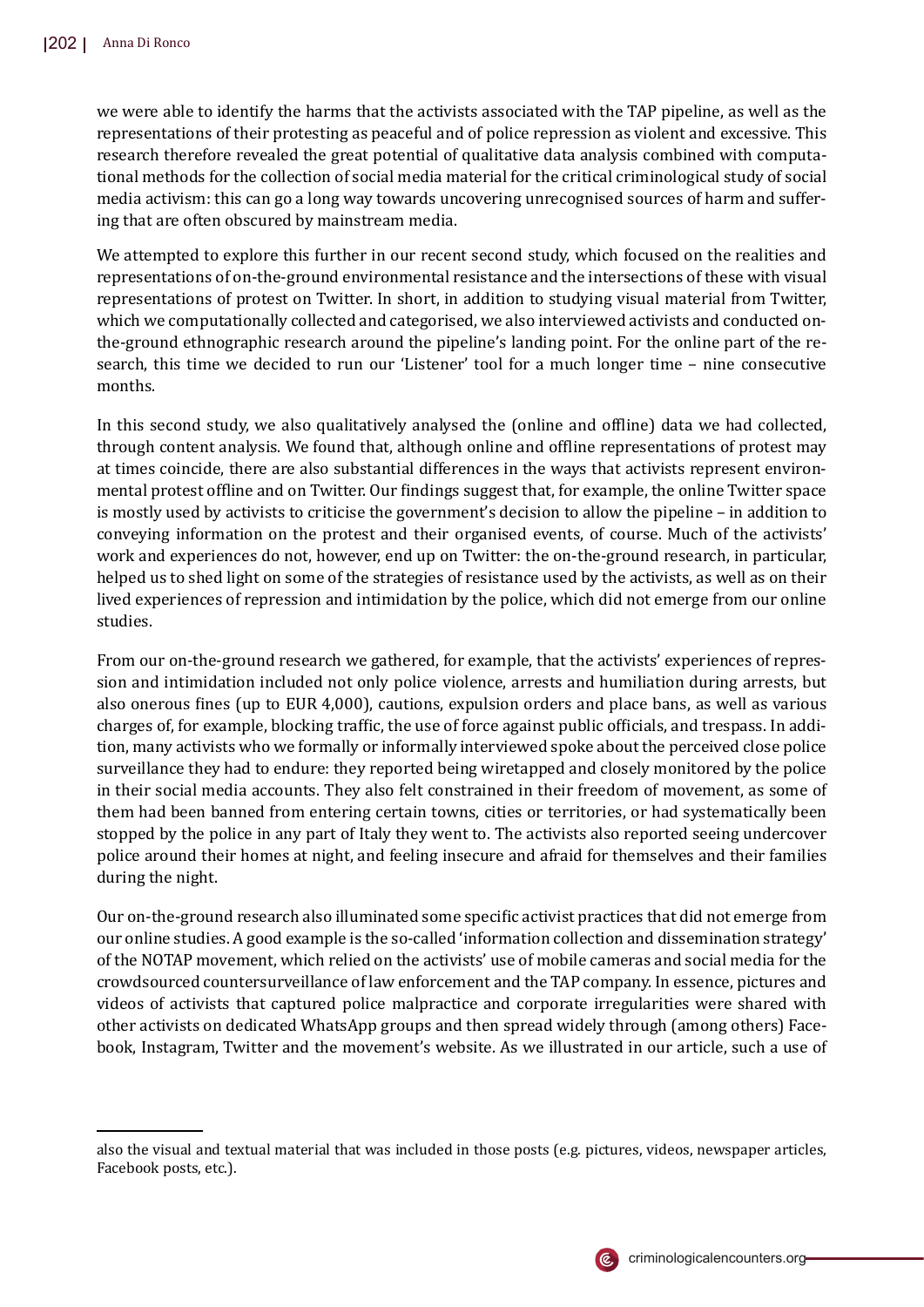mobile cameras and social media by activists is coherent with the notion of 'hybrid heterotopia', as elaborated by Wood and Thompson (2018): according to these authors, 'hybrid heterotopias' are mediated spaces in which given dominant (on-the-ground) orders are challenged through people's constant connection to the internet, social media and apps.

I want to conclude this short article by mentioning the limitations of social media and, by extension, of social media research within and beyond criminology. It is no secret to the social sciences that social media are not accessible to all and that people's digital media literacy also varies (see e.g. Park, 2012). In practice, this means that data collected on social media are far from comprehensive – they only re�lect the perceptions of *some* people, obscuring those of others who do not have access to, or do not actively participate in, social media. In addition, as our second study demonstrated, social media are not a space in which all activist practices are shared (see, for example, the 'information collection and dissemination strategy' described above); it is also not the space in which activists share their lived experiences of criminalisation, police repression and intimidation – which we were only able to grasp through our on-the-ground research.

This leads to the last point I want to make here, which is the importance of combining online and offline research when studying criminalised social movements and activists' experiences of harm – including the harms of criminalisation. This also makes sense in the light of the recognised technosocial nature of social movements, which use different combinations of offline and online opportunities for activism, protest and resistance, to achieve the protest's aims (Castells, 2012; Powell, Stratton & Cameron, 2018). As illustrated in this short article, social media can be an extremely important platform on which social movements can set out their experienced harm and suffering as a result of state, corporate and police decisions and actions – particularly when the voices of these activists, and the abuses against them, are rather under- or mis-represented in mainstream media. As our research has shown, moreover, to capture the (otherwise relatively unheard) voices of activists on social media, qualitative criminological researchers can rely in their research projects on the assistance of innovative computational tools, which can greatly facilitate the processes of data collection and sorting. However, to be able to grasp more comprehensively activists' practice and activists' lived experiences of social control, policing, surveillance and criminalisation, on-the-ground research is essential and should be combined with the online study of social media activism.

As a final note, I would like to mention here the rather recent repertoire of sensory and participative (itinerant) methodologies that have been developed within critical criminological scholarship (see e.g. Natali, 2019; Natali, Acito, Mutti & Anzoise, 2020; Natali & de Nardin Budó , 2019; Neville & Sanders-McDonagh, 2019; O'Neill & Roberts, 2019). These studies have shown how walking with participants, or participants' itinerant soliloquies, can improve the capturing and unpacking of people's experiential perspectives and narratives of harm and suffering in specific spaces. Future on-theground critical criminological research into criminalised social movements would immensely bene�it from the use of some of these methods, too. For example, walking with criminalised activists in 'spaces of resistance' – such as the natural environment (e.g. the TAP pipeline construction sites) or rural or urban settings (where people protest or live (and feel in danger)) – can go a long way towards unpacking activists' lived experiences of social control, policing, surveillance, criminalisation and victimisation, as well as exposing broader social harms.

## **References**

l le

Boukli, A., & Kotzé, J. (Eds.). (2018). *Zemiology: Reconnecting crime and social harm*. Palgrave Macmillan.

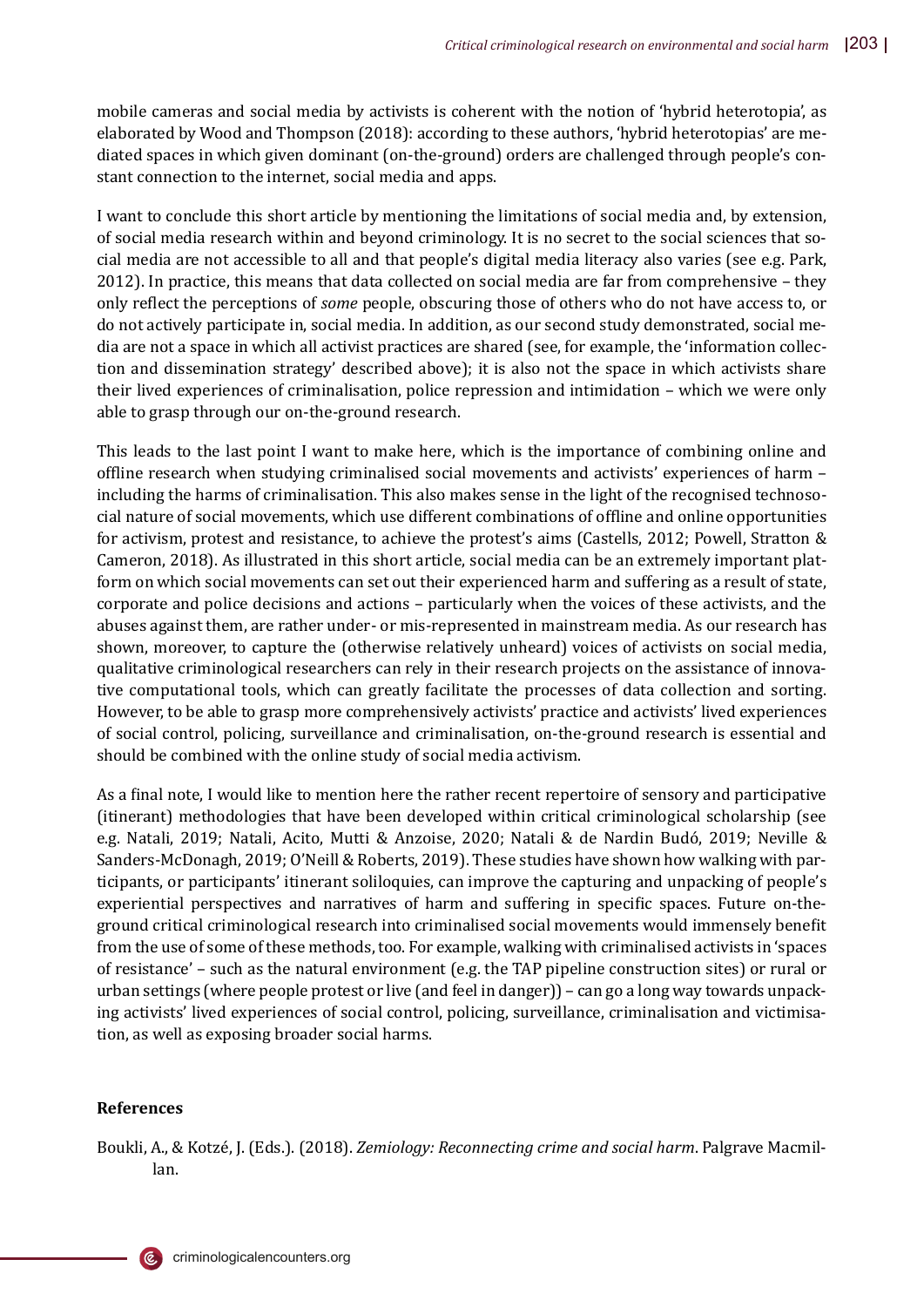Canning, V., & Tombs, S. (2021). *From social harm to zemiology: A critical introduction*. Routledge.

- Castells, M. (2012). *Networks of outrage and hope: Social movements in the digital age*. Polity Press.
- Di Ronco, A., & Allen-Robertson, J. (2020). Representations of environmental protest on the ground and in the cloud: The NOTAP protests in activist practice and social visual media. *Crime, Media, Culture* [online]. https://doi.org/10.1177/1741659020953889.
- Di Ronco, A., Allen-Robertson, J., & South, N. (2019). Representing environmental harm and resistance on Twitter: the case of the TAP pipeline in Italy. *Crime, Media, Culture*, *15*(1), 143-168.
- Hillyard, P., & Tombs, S. (2004). Beyond criminology. In P. Hillyard, C. Pantazis, S. Tombs & D. Gordon (Eds.), *Beyond criminology: Taking harm seriously* (pp. 10–29). Pluto Press.
- Hillyard, P., & Tombs, S. (2007). From 'crime' to social harm? *Crime, Law and Social Change, 48*(1–2), 9–25.
- Hillyard, P., & Tombs, S. (2017). Social harm and zemiology. In A. Liebling, S. Maruna & L. McAra (Eds.), *The Oxford handbook of criminology* (6th ed.) (pp. 284–305). Oxford University Press.
- Natali, L. (2019). Visually exploring social perceptions of environmental harm in global urban contexts. *Current Sociology*, *67*(5), 650–668.
- Natali, L., Acito, G., Mutti, C., & Anzoise, V. (2020). A visual and sensory participatory methodology to explore social perceptions: A case study of the San Vittore prison in Milan, Italy. *Critical Criminology* [online]. https://doi.org/10.1007/s10612-020-09508-2.
- Natali, L., & de Nardin Budó, M. (2019). A sensory and visual approach for comprehending environmental victimization by the asbestos industry in Casale Monferrato. *European Journal of Criminology*, *16*(6), 708–727.
- Neville, L., & Sanders-McDonagh, E. (2019). Walk this way: The impact of mobile interviews on sensitive research with street-based sex workers. *Tijdschrift over Cultuur & Criminaliteit* [online]. https://tijdschriften.boomcriminologie.nl/tijdschrift/tcc/2019/3/ TCC\_2211-9507\_2019\_009\_003\_004.
- O'Neill, M., & Roberts, B. (2019). *Walking methods: Research on the move*. Routledge.
- Park, S. (2012). Dimensions of digital media literacy and the relationship with social exclusion. *Media International Australia, 142*(1), 87–100.
- Powell, A., Stratton, G., & Cameron, R. (2018). *Digital criminology: Crime and justice in digital society*. Routledge.
- Wood, M.A., & Thompson, C. (2018). Crowdsourced countersurveillance: A countersurveillant assemblage? *Surveillance & Society*, *16*(1), 20–38.